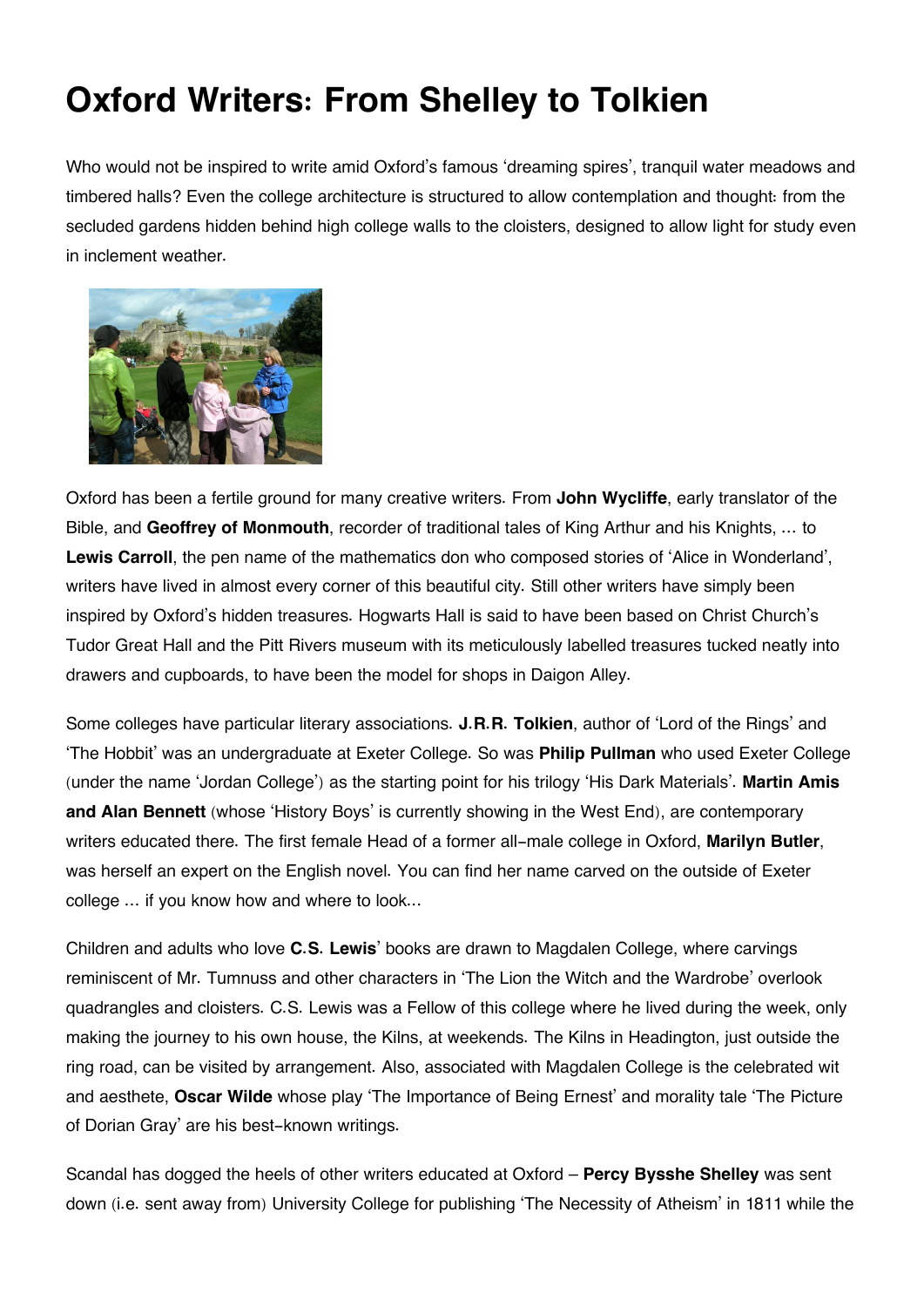poems of **John Wilmot**, Lord Rochester, who studied at Wadham College, range from the risqué to the frankly obscene.



Oxford has produced many women writers: **Wendy Cope**, whose clever and whimsical verse appeals to a wide audience, read history at St Hilda's. Other writers who studied at this formerly all-female college (one of only five compared to around 30 for men) include **Barbara Pym** whose newly-fashionable novels are set in a world genteel poverty and Church of England Christianity. **D.K. Broster**, who wrote novels of the Jacobite Highlanders and **Val McDermid,** the best-selling crime writer, both studied of St Hilda's.

Undoubtedly the most famous Oxford crime writer must be **Colin Dexter**, whose tales of Inspector Morse, the curmudgeonly but analytical Chief Inspector of police, are set amid Oxford's colleges, halls, pubs and waterways.

This article mentions but a few of Oxford's famous authors; there are too many to list. Oxford University Press (OUP), the University's own publishing house, has played a major role in making publications available to the general public. Fascinating tours of the OUP museum can be arranged.

All the places mentioned in this article are open to the public, the majority free of charge. You can find opening hours and days on the official Oxford Tourism website www.visitoxford.org and download a 'What To See and Do' free of charge.



The best way to explore Oxford's literary links is on foot with one of the qualified Blue/Green badge guides. Tours are offered, both for individuals and for groups, at the Tourist Information Centre on Broad Street, right in the heart of the city. You can book on line. All Blue/Green Badge guides have a thorough knowledge of Oxford's literary figures so you can take any of the walking tours (offered every day at 11.00am and 2.00pm) and tell the guide you are interested in Oxford writers. There is also a special programme of Themed Tours, some of which focus on literary figures such as CS Lewis and JRR